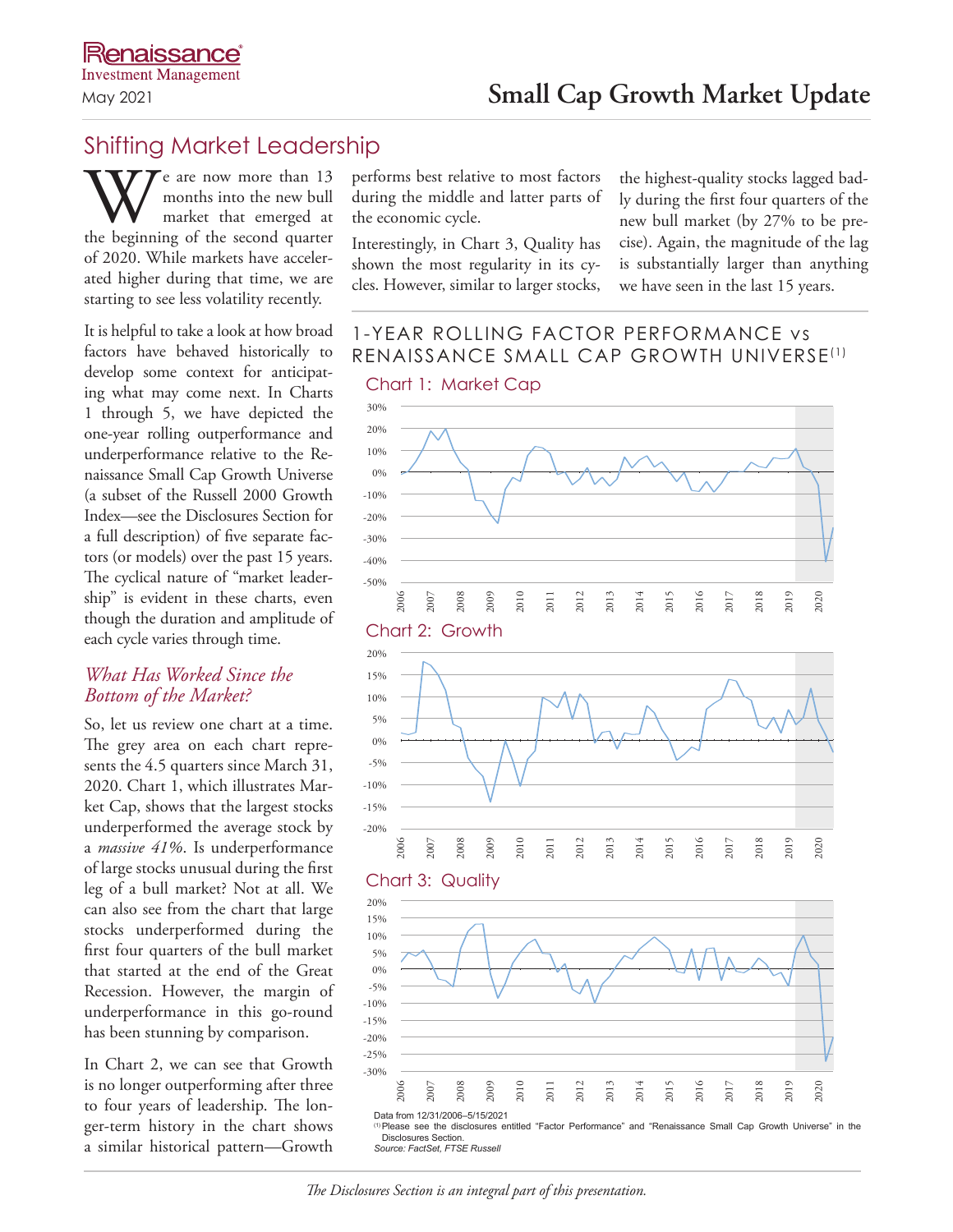# **Renaissance Investment Management**

Chart 4 illustrates that the best Momentum stocks have also underperformed the market, but not in dramatic fashion. It should be noted that when we talk about Momentum, we are referring to earnings and sales momentum (*not* price momentum!).

And finally, Chart 5 reveals the relative winner—Value! Value has experienced a long dry spell, so its leadership has been long overdue.

## *Where Do We Go from Here?*

To sum things up, small, cheap, lowquality stocks have been leading the way during the past year. This combination of factors is very typical of the "first leg up" in a bull market. The chart to the lower right depicts the traditional view of market leadership changes throughout the economic cycle.

Our data suggests that the investment playbook going forward should be fairly consistent with the traditional view, with a few nuances. We expect Momentum to show leadership during the rest of 2021. We expect that investors will gravitate to stocks whose companies are posting the best earnings surprises and experiencing the sharpest positive revisions to earnings estimates.

However, small stocks and low-quality stocks outperformed by such a significant margin during the past year, that we believe that it is not too early to start emphasizing larger and higherquality stocks within the portfolio.

So, where does that leave us with Growth and Value factors? In our view, Growth showed leadership for such an extended period of time that valuations of the best growth stocks were stretched to epic proportions. Therefore, we think that it is best to avoid paying up for Growth stocks and to be selective. Regarding Value, *Source: Cornerstone Macro*

# May 2021 **Small Cap Growth Market Update**

## 1-YEAR ROLLING FACTOR PERFORMANCE vs RENAISSANCE SMALL CAP GROWTH UNIVERSE(1)

Chart 4: Earnings Momentum



#### Chart 5: Value



Data from 12/31/2006–5/15/2021

(1)Please see the disclosures entitled "Factor Performance" and "Renaissance Small Cap Growth Universe" in the Disclosures Section.

*Source: FactSet, FTSE Russell*



## A CHANGE IN LEADERSHIP OCCURS WITH CHANGING ECONOMIC PROSPECTS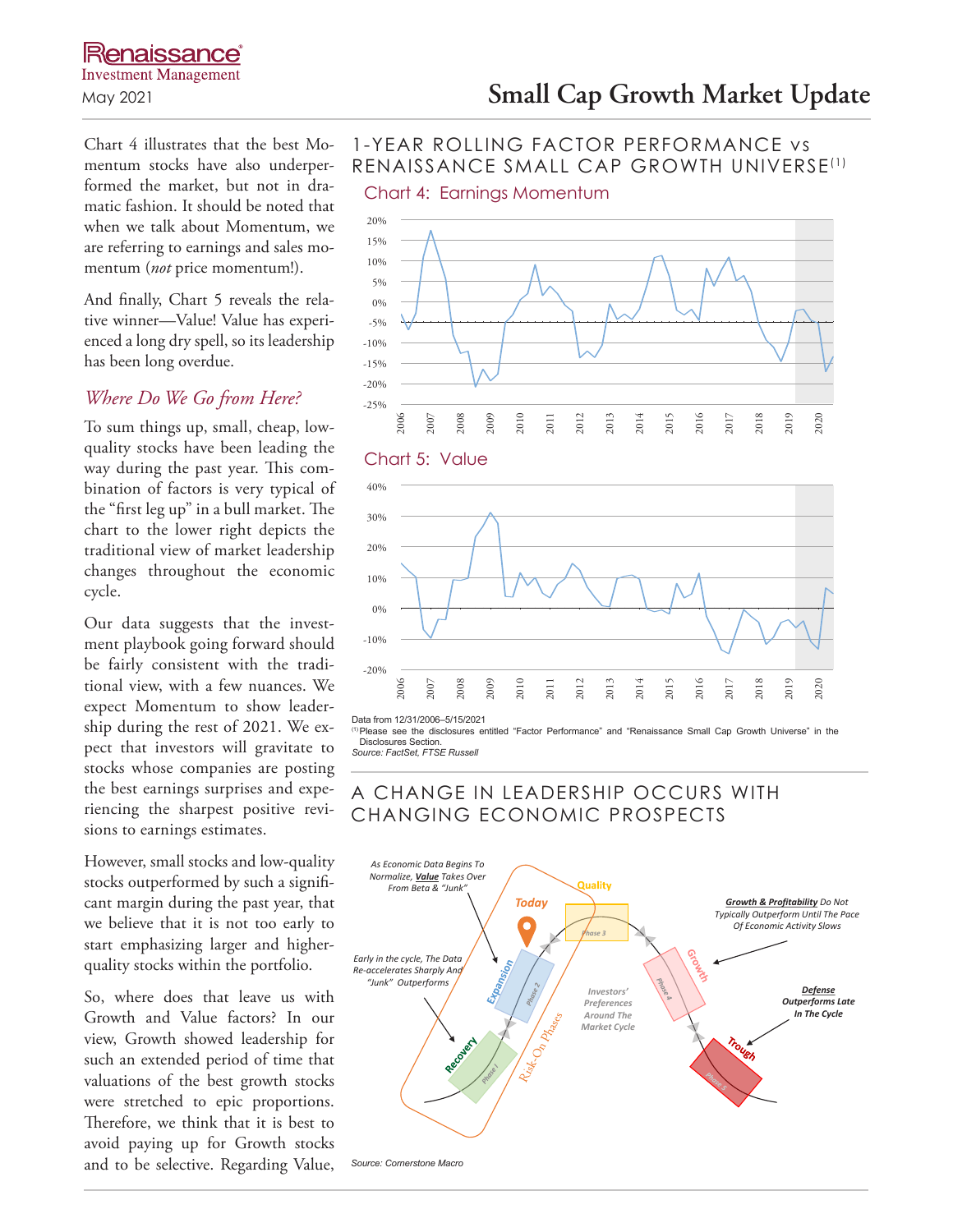the opposite is true. Value has underperformed so badly for so long that it may have a bit longer to run.

The current economic backdrop supports our views. Forecasts for GDP

## DISCLOSURES

growth suggest that the economy will grow in the high single digits this year, supported by the U.S. government's stimulus package passed earlier this year, the Fed's zero interest rate policy, and the re-opening of the economy. Favoring economically sensitive stocks with strong earnings momentum, in our view, is the best positioning for the remainder of 2021.

This Market Update reflects the thoughts of Renaissance as of May 15, 2021. This information has been provided by Renaissance Investment Management. All material presented is compiled from sources believed to be reliable and current, but accuracy cannot be guaranteed. This is not to be construed as an offer to buy or sell any financial instruments and should not be relied upon as the sole factor in an investment making decision, nor should it be considered a recommendation. The views and opinions expressed are those of the Portfolio Manager at the time of publication and are subject to change. There is no guarantee that these views will come to pass. As with all investments, there are associated inherent risks. Please obtain and review all financial material carefully before investing.

### FACTOR PERFORMANCE

The factor performance depicted in Charts 1 through 5 represents a comparison of the average return of stocks that score in the top quintile by the stated factor (such as "Market Cap" in Chart 1) for each quarter shown relative to the average return of all stocks in Renaissance Small Cap Growth Universe. Renaissance's Small Cap Growth Universe consists of all profitable companies (as determined by referencing Fiscal Year 2 Earnings Estimates) in the Russell 2000 Growth Index with daily trading volume over \$2 million per day. Charts 2 through 5 are similarly constructed except that we are capturing the average returns of the stocks that score in the top quintile of Renaissance's proprietary Small Cap Growth model for its Growth, Quality, Momentum and Value sub-models. Please contact Renaissance for a more detailed description of these sub-models.

# RENAISSANCE SMALL CAP GROWTH UNIVERSE

The Renaissance Small Cap Growth Universe represents a quantitative model portfolio screening process that is rebalanced quarterly. The construction of the Renaissance Small Cap Growth Universe includes all constituents of the Russell 2000 Growth Index. Roughly half of these stocks are screened out based upon a fixed set of parameters. The most basic parameters are that the companies must be expected to be profitable (as determined by referencing Fiscal Year 2 Earnings Estimates), the companies must have at least \$2 million per day in average trading volume, the companies must have at least one analyst following the company and publishing earnings estimates. In addition, the company's fundamental data must be available through the "Factset Fundamentals" database. We add back any stocks currently on the buy list for our Small Cap Growth strategy to this screened set of stocks. The Renaissance Small Cap Growth Universe represents the performance of a quantitative model and does not represent the actual performance achieved by any particular client. We have deducted 37.5 basis points quarterly to impute the deduction of advisory fees, brokerage or other commissions, and any other expenses that a client would have paid or actually paid. The Renaissance Universe results presented include the reinvestment of dividends and other earnings. There are limitations inherent in the model results, including the fact that the results do not represent actual trading. As it seeks to capture only the effectiveness of a screening process, the Renaissance Small Cap Growth Universe returns do not reflect the impact of material economic and market factors on the advisor's qualitative decisions when managing client assets.

Portfolios for actual client accounts are constructed based on the combination of our quantitative and qualitative discipline. No client account holds all of the securities held in the Small Cap Growth Universe, nor is any client portfolio restricted to Small Cap Growth Universe Holdings. The stocks in the client portfolios are chosen by the portfolio manager using fundamental analysis whereas the stocks in the Small Cap Growth Universe are determined solely based on our quantitative screening process. While both the Small Cap Growth Universe holdings and actual client accounts consist of companies which are profitable, the performance of the Small Cap Growth Universe stocks may be more volatile than the benchmark index as well as the actual client portfolios because the Small Cap Growth Universe does not have any of the restrictions found in actual client accounts and does not reflect the impact of the qualitative component of our investment discipline. The Renaissance Small Cap Growth Universe characteristics related to position sizes, sector weights may differ materially from actual client portfolios.

The actual performance achieved by a client account may be affected by a variety of factors, including the initial balance of the account, the timing of additions and withdrawals from the account, modifications to the strategy to meet the specific investment needs or preferences of the client, the duration and timing of the investment, and exchange rates, among other factors. In addition, the performance of a client account may be affected by any fees charged by third parties for managing the account, which are not reflected in the performance results of any Renaissance model. Any investment in this strategy is not guaranteed and may lose value.

## PERFORMANCE

If Renaissance or benchmark performance is shown, it represents historically achieved results, and is no guarantee of future performance. Future investments may be made under materially different economic conditions, in different securities and using different investment strategies and these differences may have a significant effect on the results portrayed. Each of these material market or economic conditions may or may not be repeated. Therefore, there may be sharp differences between the benchmark or Renaissance performance shown and the actual performance results achieved by any particular client. Benchmark results are shown for comparison purposes only. The benchmark presented represents unmanaged portfolios whose characteristics differ from the composite portfolios; however, they tend to represent the investment environment existing during the time periods shown. The benchmark cannot be invested in directly. The returns of the benchmark do not include any transaction costs, management fees or other costs. The holdings of the client portfolios in our composites may differ significantly from the securities that comprise the benchmark shown. The benchmark has been selected to represent what Renaissance believes is an appropriate benchmark with which to compare the composite performance.

The value of an investment may fall as well as rise. Please note that different types of investments involve varying degrees of risk and there can be no assurance that any specific investment will either be suitable or profitable for a client or prospective client's investment portfolio. Investor principal is not guaranteed and investors may not receive the full amount of their investment at the time of sale if asset values have fallen. No assurance can be given that an investor will not lose invested capital. Consultants supplied with these performance results are advised to use this data in accordance with SEC guidelines. The actual performance achieved by a client portfolio may be affected by a variety of factors, including the initial balance of the account, the timing and amount of any additions to or withdrawals from the portfolio, changes made to the account to reflect the specific investment needs or preferences of the client, durations and timing of participation as a RIM client, and a client portfolio's